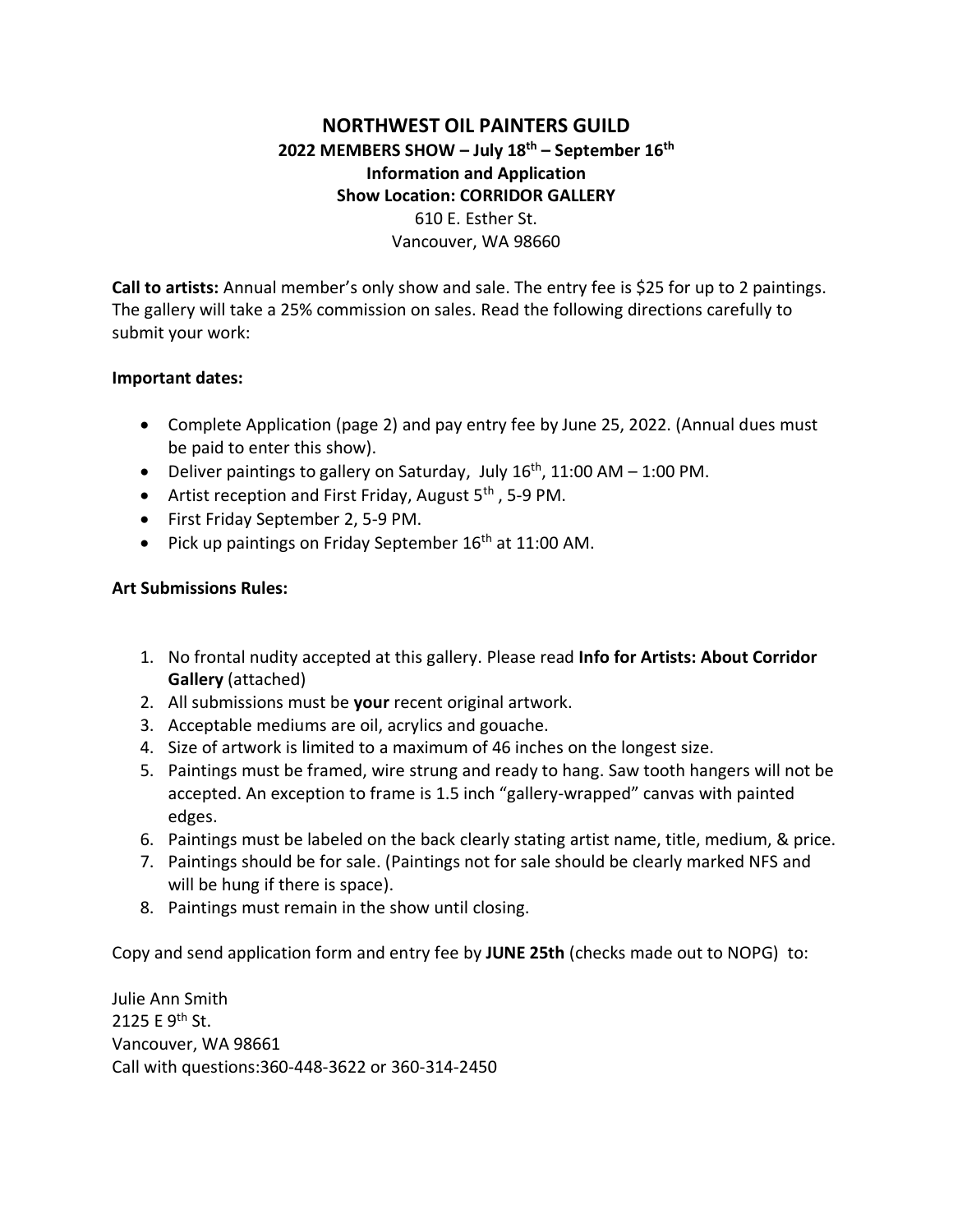## **NOPG 2022 SHOW ENTRY Application Form**

**NOPG Member Name:\_\_\_\_\_\_\_\_\_\_\_\_\_\_\_\_\_\_\_\_\_\_\_\_\_\_\_\_\_\_\_\_\_\_\_\_\_\_\_\_\_\_\_\_\_\_\_\_\_\_\_\_\_\_\_\_\_\_\_ Phone Number:\_\_\_\_\_\_\_\_\_\_\_\_\_\_\_\_\_\_\_\_\_\_\_\_\_\_\_\_\_\_\_\_\_\_**

| <b>Painting Title</b> | Medium | Size | <b>Retail Price</b> |
|-----------------------|--------|------|---------------------|
|                       |        |      |                     |
|                       |        |      |                     |
|                       |        |      |                     |
|                       |        |      |                     |
|                       |        |      |                     |
|                       |        |      |                     |
|                       |        |      |                     |
|                       |        |      |                     |
|                       |        |      |                     |
|                       |        |      |                     |
|                       |        |      |                     |
|                       |        |      |                     |
|                       |        |      |                     |
|                       |        |      |                     |
|                       |        |      |                     |

**DUE ON JUNE 25th - with \$25 check to NOPG Mail via USPS to: Julie Ann Smith 2125 E 9th St Vancouver, WA 98661**